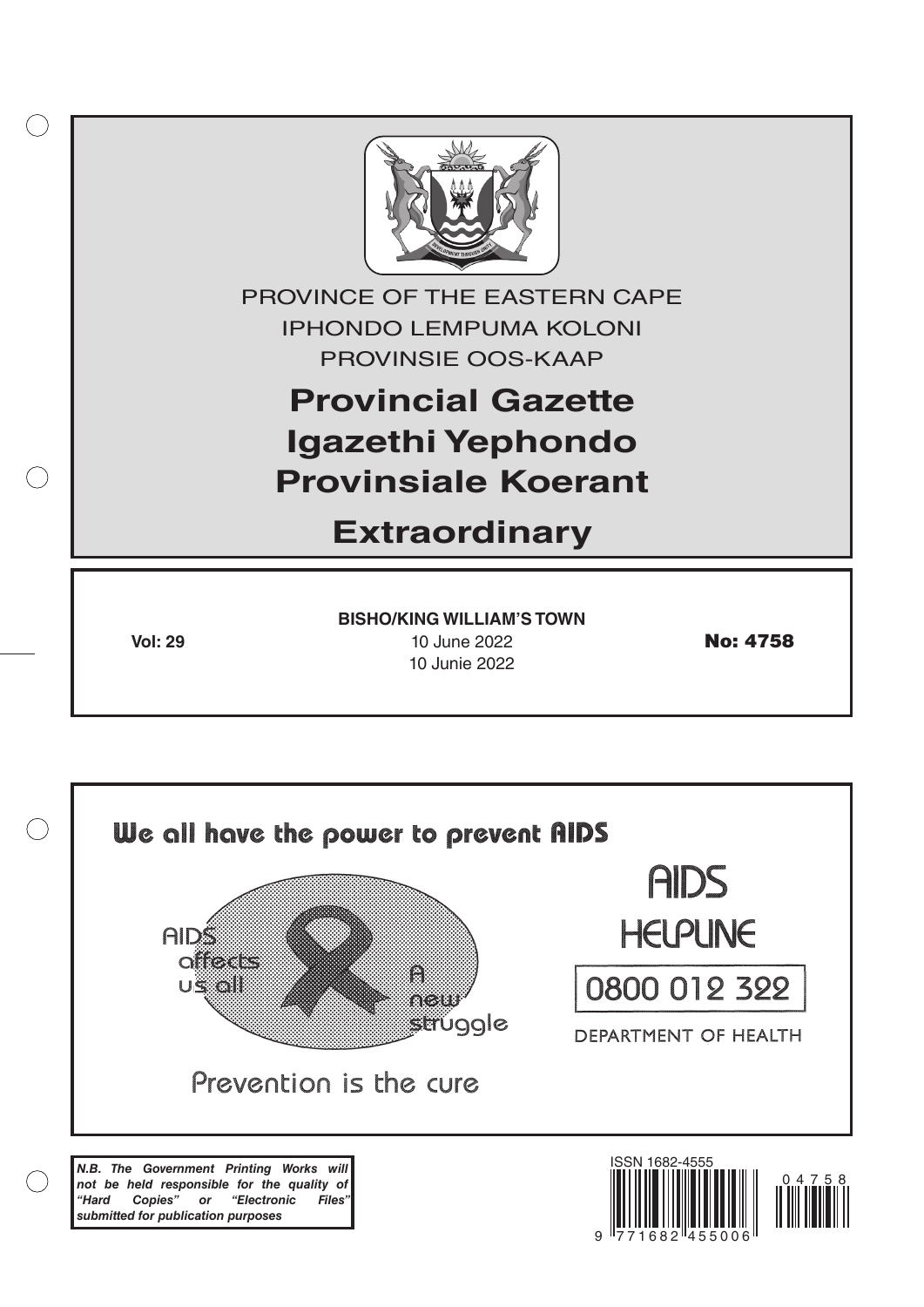# **IMPORTANT NOTICE:**

**The GovernmenT PrinTinG Works Will noT be held resPonsible for any errors ThaT miGhT occur due To The submission of incomPleTe / incorrecT / illeGible coPy.**

**no fuTure queries Will be handled in connecTion WiTh The above.**

| No.               | <b>Contents</b><br>Gazette<br>No.                                                                                                                                                                                                                         | Page<br>No. |
|-------------------|-----------------------------------------------------------------------------------------------------------------------------------------------------------------------------------------------------------------------------------------------------------|-------------|
|                   | LOCAL AUTHORITY NOTICES • PLAASLIKE OWERHEIDS KENNISGEWINGS                                                                                                                                                                                               |             |
| 467<br>468<br>469 | Eastern Cape Liquor Act (10/2003): Notice of lodgement of applications for removal of certificate of registration 4758<br>Eastern Cape Liquor Act (10/2003): Notice of lodgement of applications for transfer of certificate of registration 4758<br>4758 | 3<br>3      |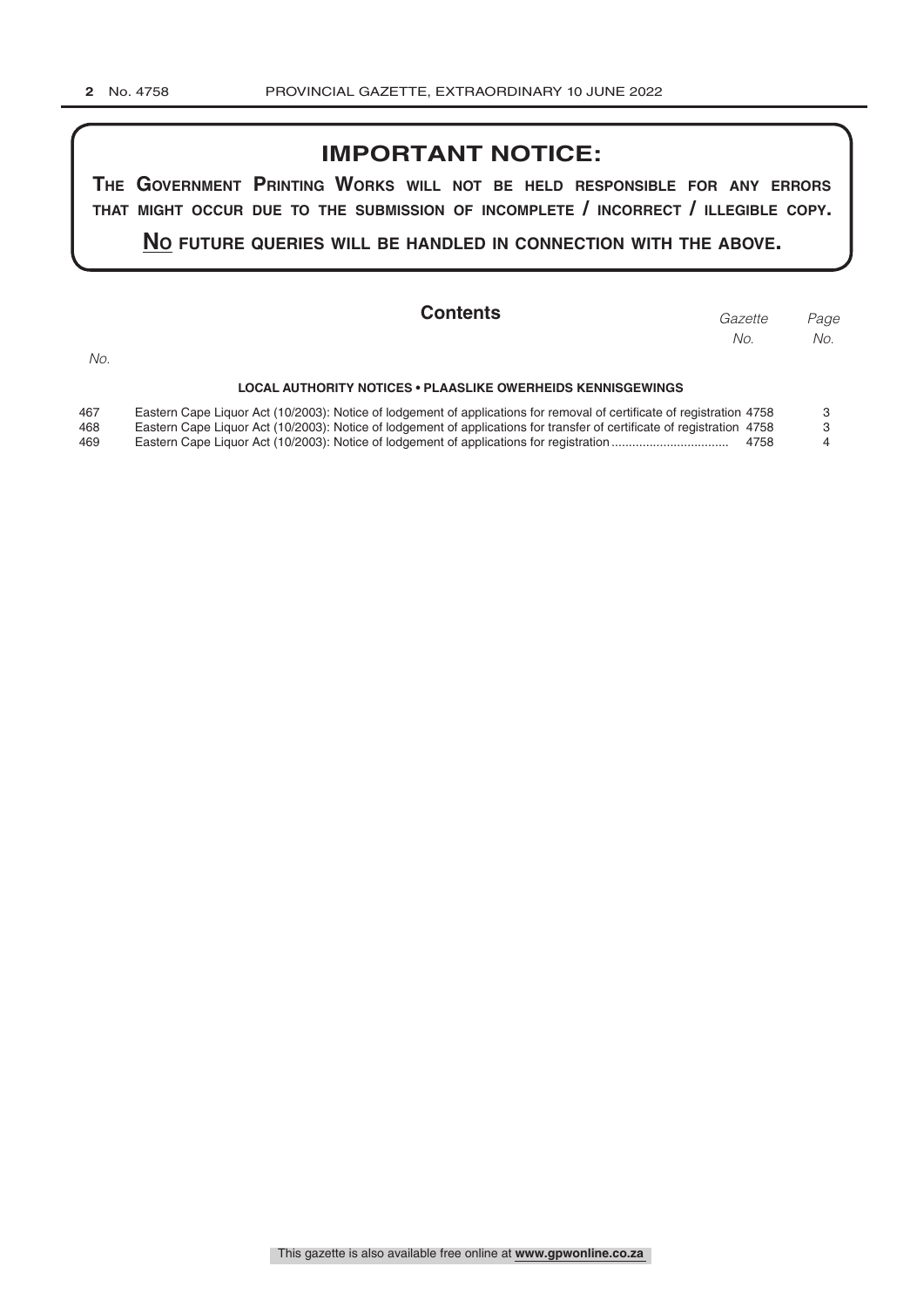# **Local Authority Notices • Plaaslike Owerheids Kennisgewings**

# **LOCAL AUTHORITY NOTICE 467 OF 2022**

Reg 16 (1)]

#### EASTERN CAPE LIQUOR ACT, 2003 (Act No. 10 of 2003)

#### NOTICE OF LODGEMENT OF APPLICATIONS FOR REMOVAL OF CERTIFICATE OF REGISTRATION

Notice is hereby given that the applications for removal of certificates of registration, particulars of which appear in the Schedule hereunder, have been lodged with the Board.

Interested parties may, free of charge, inspect any application which appears in the Schedule hereunder and may within twenty-one days of this notice, lodge with the Board written representations in support of, or written objections.

#### **LERATO RADIKOANYANA EASTERN CAPE LIQUOR BOARD** 09 June 2022

#### **SCHEDULE**

| <b>Application Number</b> |                   | Name and number                       | <b>Particulars of</b>           | Particulars of holder of                                               | Particulars of the proposed                                                        |  |
|---------------------------|-------------------|---------------------------------------|---------------------------------|------------------------------------------------------------------------|------------------------------------------------------------------------------------|--|
|                           |                   | of Ward                               | certificate of<br>registration  | certificate of registration                                            | premises                                                                           |  |
|                           | ECP16467/03033/OF | 26<br>Ward<br>Maiiima<br>Municipality | Prama Lal Das<br>Enoch<br>Local | New Style Bottle Store, 87<br>Street.<br>Shepstone<br>Whittlesea, 5320 | 86<br>Store.<br>Bottle<br>New Style<br>Whittlesea.<br>Street.<br>Shepstone<br>5320 |  |

## **LOCAL AUTHORITY NOTICE 468 OF 2022**

Reg 11 (1)]

#### EASTERN CAPE LIQUOR ACT, 2003 (Act No. 10 of 2003)

#### NOTICE OF LODGEMENT OF APPLICATIONS FOR TRANSFER OF CERTIFICATE OF REGISTRATION

Notice is hereby given that the applications for transfer of certificates of registration, particulars of which appear in the Schedule hereunder, have been lodged with the Board.

Interested parties may, free of charge, inspect any application which appears in the Schedule hereunder and may within twenty one days of this notice, lodge with the Board written representations in support of, or written objections.

#### **LERATO RADIKOANYANA**

EASTERN CAPE LIQUOR BOARD 09 June 2022

#### **SCHEDULE**

| <b>Application Number</b> |                   |                                                          |                                                                                                                                                              |                                                         | <b>Particulars of</b><br>prospective holder of<br>certificate of registration |  |
|---------------------------|-------------------|----------------------------------------------------------|--------------------------------------------------------------------------------------------------------------------------------------------------------------|---------------------------------------------------------|-------------------------------------------------------------------------------|--|
|                           |                   | Name and number<br>of Ward                               | Particulars of certificate of<br>registration                                                                                                                | Particulars of holder of<br>certificate of registration |                                                                               |  |
|                           | ECP08626/90454/OF | Ward 1 Nelson<br>Mandela<br>Metropolitan<br>Municipality | Tops @ Summerbreeze, Shop 6,<br>Mercardo Shopping Centre, Corner<br>Strandfontein<br>Road<br>and<br>Oo.<br>Admiralty Way,<br>Summerstrand,<br>Gueberha, 6001 | Summerbreeze Liquor CC                                  | Kinicor CC                                                                    |  |
| 2.                        | ECP06121/03251/OO | Ward 15 Port St<br>Johns Local<br>Municipality           | Luaoaweni<br>Tshapa's<br>Tavem.<br>Administrative Area, Port St Johns,<br>5120                                                                               | Nicholas Tshapa                                         | Nozolile Victoria Tshapa                                                      |  |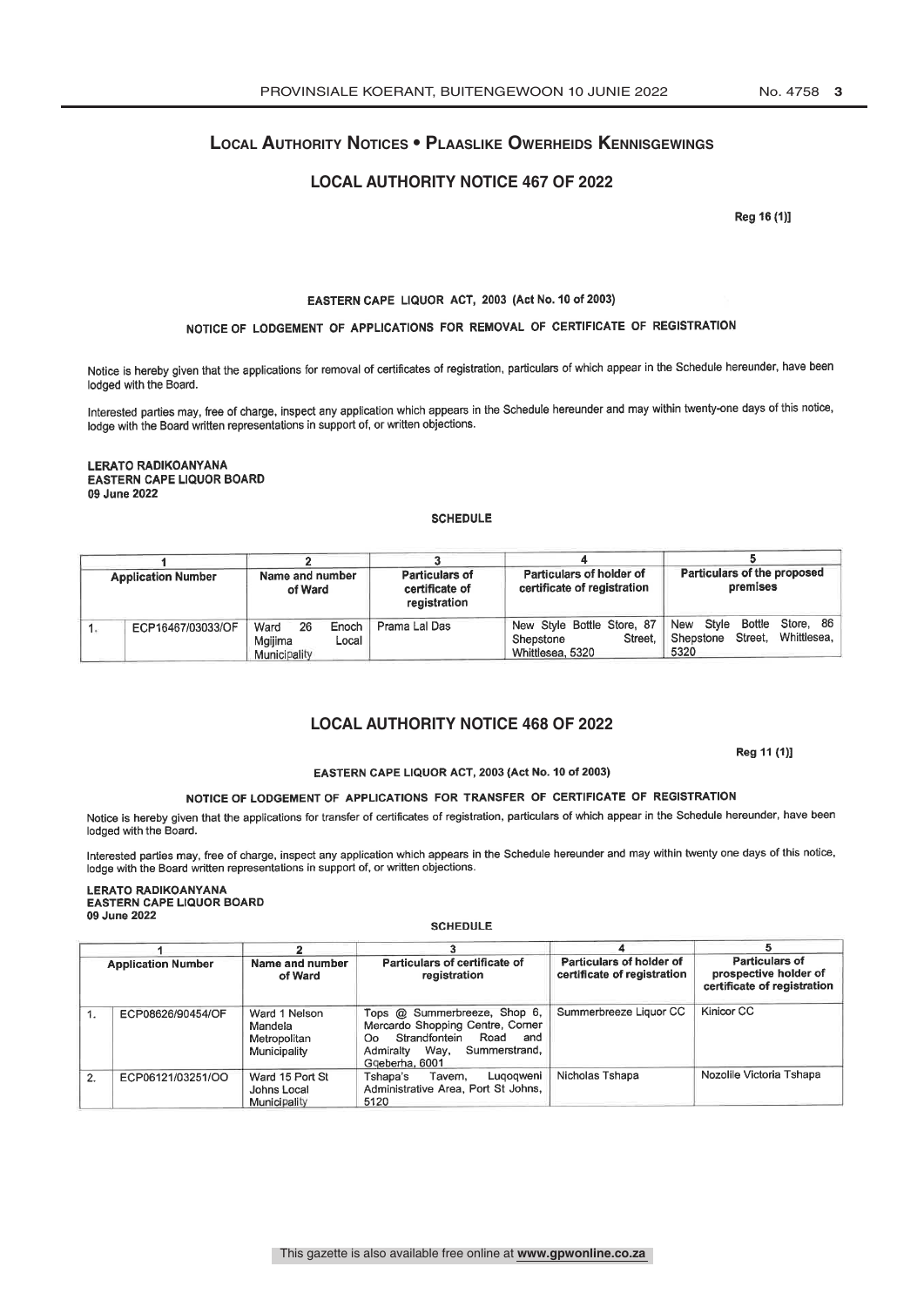### **LOCAL AUTHORITY NOTICE 469 OF 2022**

1. CM3  $Recall (1)$ 

# EASTERN CAPE LIQUOR ACT, 2003 (Act No. 10 of 2003)<br>NOTICE OF LODGEMENT OF APPLICATIONS FOR REGISTRATION

Notice is hereby given that the applications for registration, particulars of which appear in the Schedule hereunder, have been lodged with the Board.

Interested parties may, free of charge, inspect any application which appears in the Schedule hereunder and may within twenty-one days of this notice, lodge with the Board written representations in support of, or written objections.

# LERATO RADIKOANYANA<br>EASTERN CAPE LIQUOR BOARD<br>09 June 2022

**SCHEDULE** 

|                           |                   | 2                                                       |                                     | 4                               | 5                                                                                             |
|---------------------------|-------------------|---------------------------------------------------------|-------------------------------------|---------------------------------|-----------------------------------------------------------------------------------------------|
| <b>Application Number</b> |                   | Name and number of<br>Ward                              | Kind of registration<br>applied for | Kind of<br>liquor to be<br>sold | Name under which business is to be<br>conducted and particulars of the erf,<br>street or farm |
| $\mathbf{1}$ .            |                   |                                                         |                                     | All Kinds                       |                                                                                               |
|                           | REF7412161203088  | Ward 11 Mnguma Local<br>Municipality                    | On and Off<br>Consumption           |                                 | Limpopo's Tavern, Manqulo Administrative<br>Area, Etyiweni, Butterworth, 4960                 |
| 2.                        | REF6606100957081  | Ward 8 Inxuba Yethemba<br>Local Municipality            | Off Consumption                     | All Kinds                       | Mangaung, 3128 Lusaka Street, New Rest,<br>Middleburg, 5900                                   |
| 3.                        | REF7010270564083  | Ward 4 Kouga Local<br>Municipality                      | Off Consumption                     | All Kinds                       | Come and Go Liquor, 21 Jesmyn Street, Gill<br>Marcus, Humansdorp, 6300                        |
| $\boldsymbol{4}$ .        | REF2021/753612/07 | Ward 10 Matatiele Local<br>Municipality                 | On and Off<br>Consumption           | All Kinds                       | Magnetic Lifestyle, Sijoka Location,<br>Magadla Administrative Area, Matatiele,<br>4730       |
| 5.                        | REF9409136023086  | Ward 2 Elundini Local<br>Municipality                   | On and Off<br>Consumption           | All Kinds                       | Jika Majika Tavern, No. 5030, Extension 3,<br>Bhekela Township, Ugie, 5470                    |
| 6.                        | REF6301245886086  | Ward 7 Sakhisizwe Local<br>Municipality                 | On and Off<br>Consumption           | <b>All Kinds</b>                | Nolungile's Tavern, Upper Cala<br>Administrative Area, Chamama Location,<br>Cala, 5455        |
| 7.                        | REF9605135266085  | Ward 20 Raymond Mhlaba<br>Local Municipality            | Off Consumption                     | All Kinds                       | Nogwaza's Bottle Store, 3510 Hillside<br>Location, Fort Beaufort, 5720                        |
| 8.                        | REF9703185896081  | Ward 12 King Sabata<br>Dalindyebo Local<br>Municipality | On and Off<br>Consumption           | All Kinds                       | Ekapa Tavern, Long Street, Slovo Park,<br>Mthatha,5100                                        |
| 9.                        | REF9404045762080  | Ward 3 Port St Johns<br>Local Municipality              | On and Off<br>Consumption           | <b>All Kinds</b>                | Divine Tavern, Ludalasi Location,<br>Ndimakude Administrative Area, Port St<br>Johns, 5120    |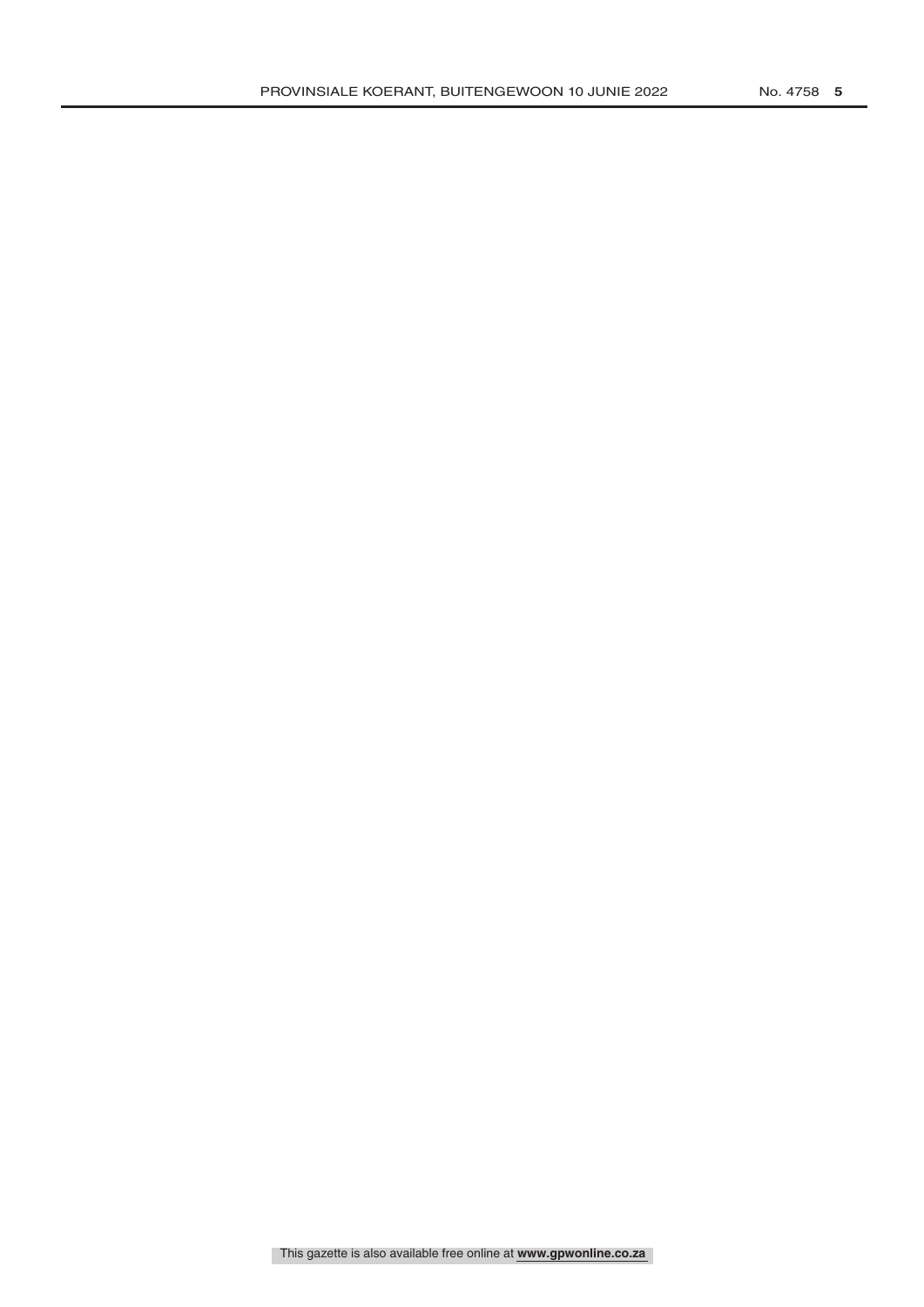This gazette is also available free online at **www.gpwonline.co.za**